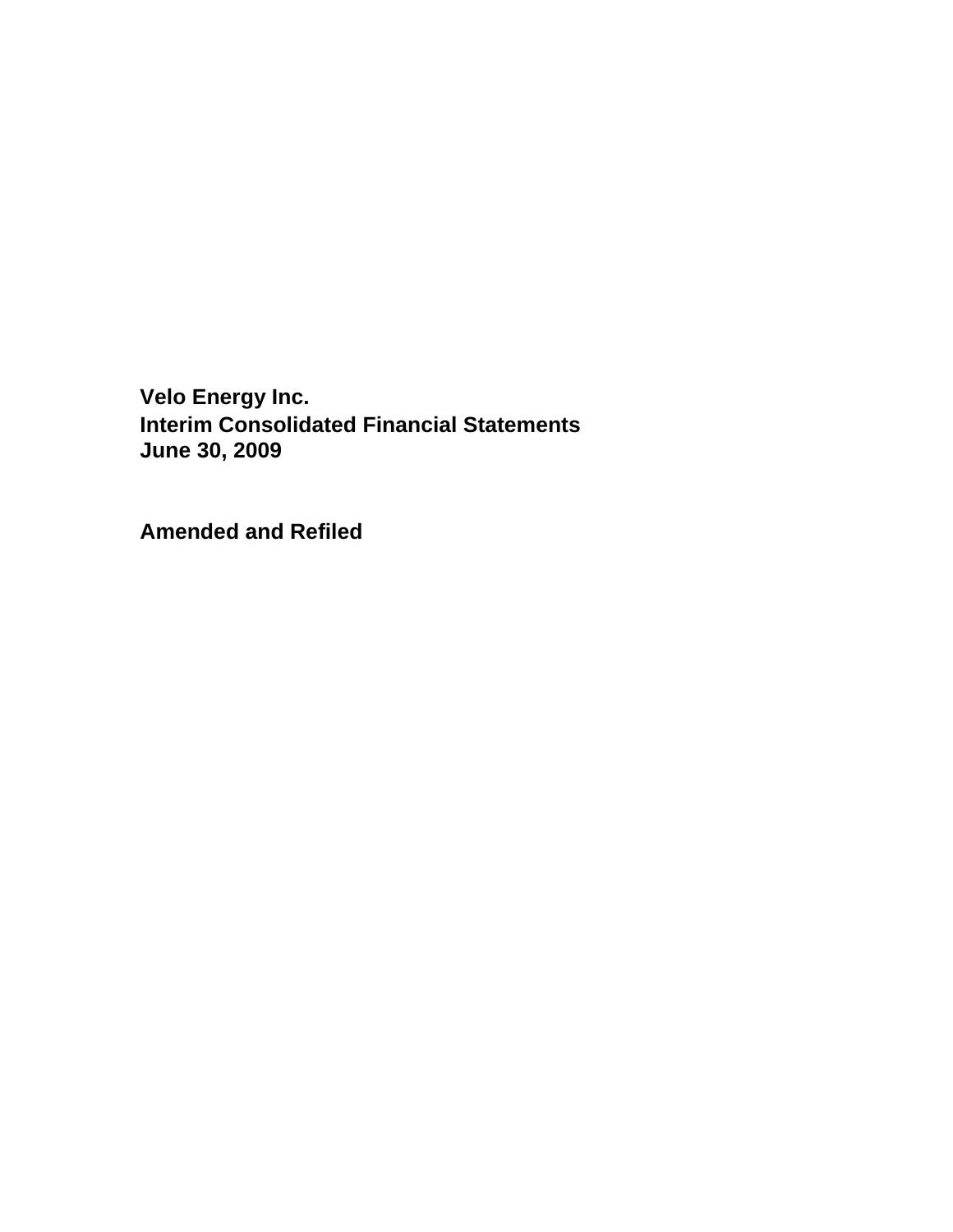#### **SECOND QUARTER FINANCIAL STATEMENTS**

# NOTICE TO READER OF THE INTERIM CONSOLIDATED FINANCIAL STATEMENTS

The interim consolidated financial statements of the Company, comprising the accompanying interim unaudited consolidated balance sheet as at June 30, 2009 and the interim unaudited consolidated statements of operations and deficit and cash flows for the six month period then ended are the responsibility of the Company's management.

"*Arthur S. Millholland*" "*Gareth Noonan*"

Arthur S. Millholland<br>
Chief Executive Officer<br>
Chief Financial Officer Chief Executive Officer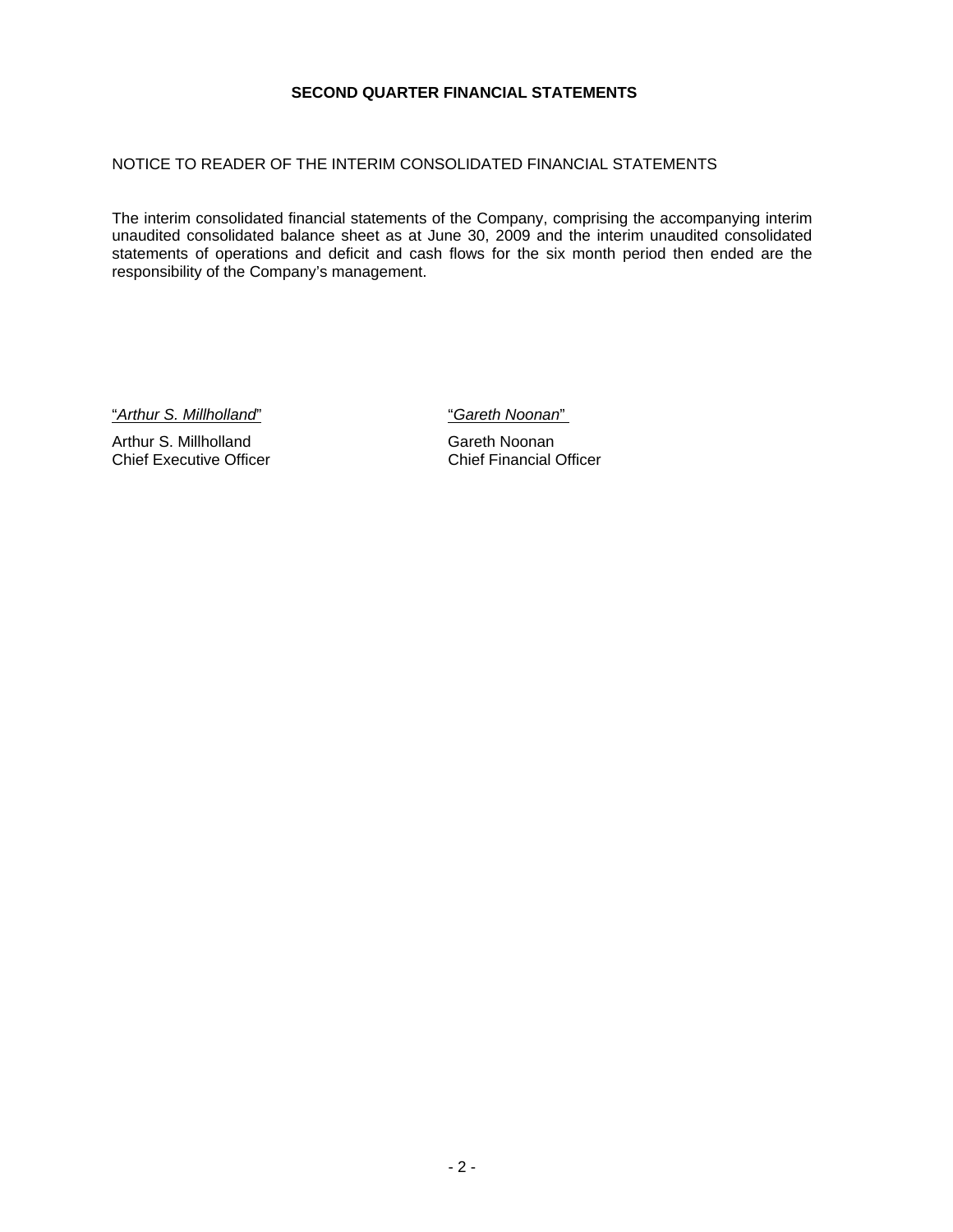# **Velo Energy Inc. Interim Consolidated Balance Sheets**

|                                          | June 30     | December 31   |
|------------------------------------------|-------------|---------------|
|                                          | 2009        | 2008          |
|                                          | (unaudited) | (audited)     |
| <b>Assets</b>                            |             |               |
| Current                                  |             |               |
| Cash and term deposits                   | \$1,315,992 | \$1,350,958   |
| Receivables                              | 33,243      | 6,125         |
| Prepaid expenses and deposits            | 5,000       |               |
|                                          | \$1,354,235 | \$1,357,083   |
| <b>Liabilities</b>                       |             |               |
| Current                                  |             |               |
| Accounts payable and accrued liabilities | \$210,471   | \$195,436     |
| Indemnity payable (note 4)               | 2,841       | 2,841         |
|                                          | 213,312     | 198,277       |
| <b>Shareholders' Equity (Deficiency)</b> |             |               |
| Share Capital (note 5(a))                | 7,462,924   | 7,462,924     |
| Contributed Surplus (note 6)             | 289,094     | 289,094       |
| <b>Deficit</b>                           | (6,611,095) | (6, 593, 212) |
|                                          | 1,140,923   | 1,158,806     |
|                                          | \$1,354,235 | \$1,357,083   |

See note 1 for going concern.

See accompanying notes to the interim consolidated financial statements.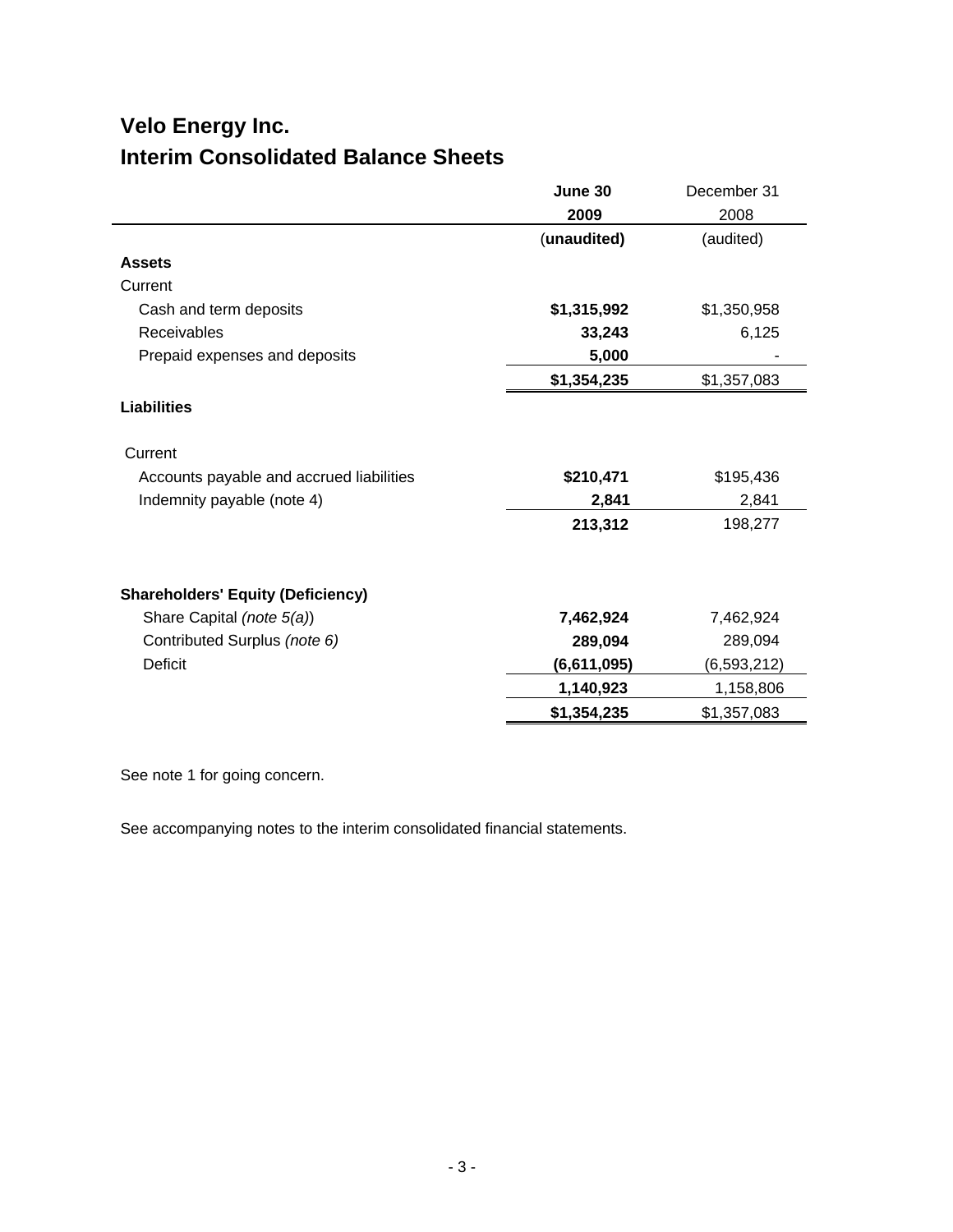# **Velo Energy Inc. Interim Consolidated Statements of Operations and Deficit**

**(unaudited)**

|                                                               | Three months<br>June 30, 2009 | <b>Three Months</b><br>June 30, 2008 | <b>Six months</b><br>June 30, 2009 | Six months<br>June 30, 2008 |
|---------------------------------------------------------------|-------------------------------|--------------------------------------|------------------------------------|-----------------------------|
| Natural gas revenue                                           | \$                            | \$                                   | \$                                 | \$                          |
| <b>Expenses</b>                                               |                               |                                      |                                    |                             |
| General and administrative                                    | 29,148                        | 31,424                               | 44,211                             | 50,230                      |
| Interest                                                      |                               |                                      |                                    | 3,763                       |
| Operations                                                    |                               |                                      |                                    | (6, 572)                    |
|                                                               | 29,148                        | 31,424                               | 44,211                             | 47,421                      |
|                                                               |                               |                                      |                                    |                             |
| Interest income                                               | 12,809                        | 3,183                                | 26,328                             | 3,803                       |
| Net<br>Income<br>(loss)<br>and<br>comprehensive Income (loss) | (16, 339)                     | (28, 241)                            | (17, 883)                          | (43, 618)                   |
| Deficit, beginning of period                                  | (6, 594, 756)                 | (7, 455, 423)                        | (6, 593, 212)                      | (7,440,046)                 |
| Deficit, end of period                                        | \$(6,611,095)                 | \$(7,483,664)                        | \$(6,611,095)                      | \$(7,483,664)               |
| Income (loss) per share (basic<br>and diluted)                | \$(0.00)                      | \$(0.00)                             | \$(0.00)                           | \$(0.00)                    |
| Weighted average<br>number<br>0f<br>shares outstanding        | 65,608,888                    | 29,618,334                           | 65,608,888                         | 29,618,334                  |

See note 1 for going concern

See accompanying notes to the interim consolidated financial statements.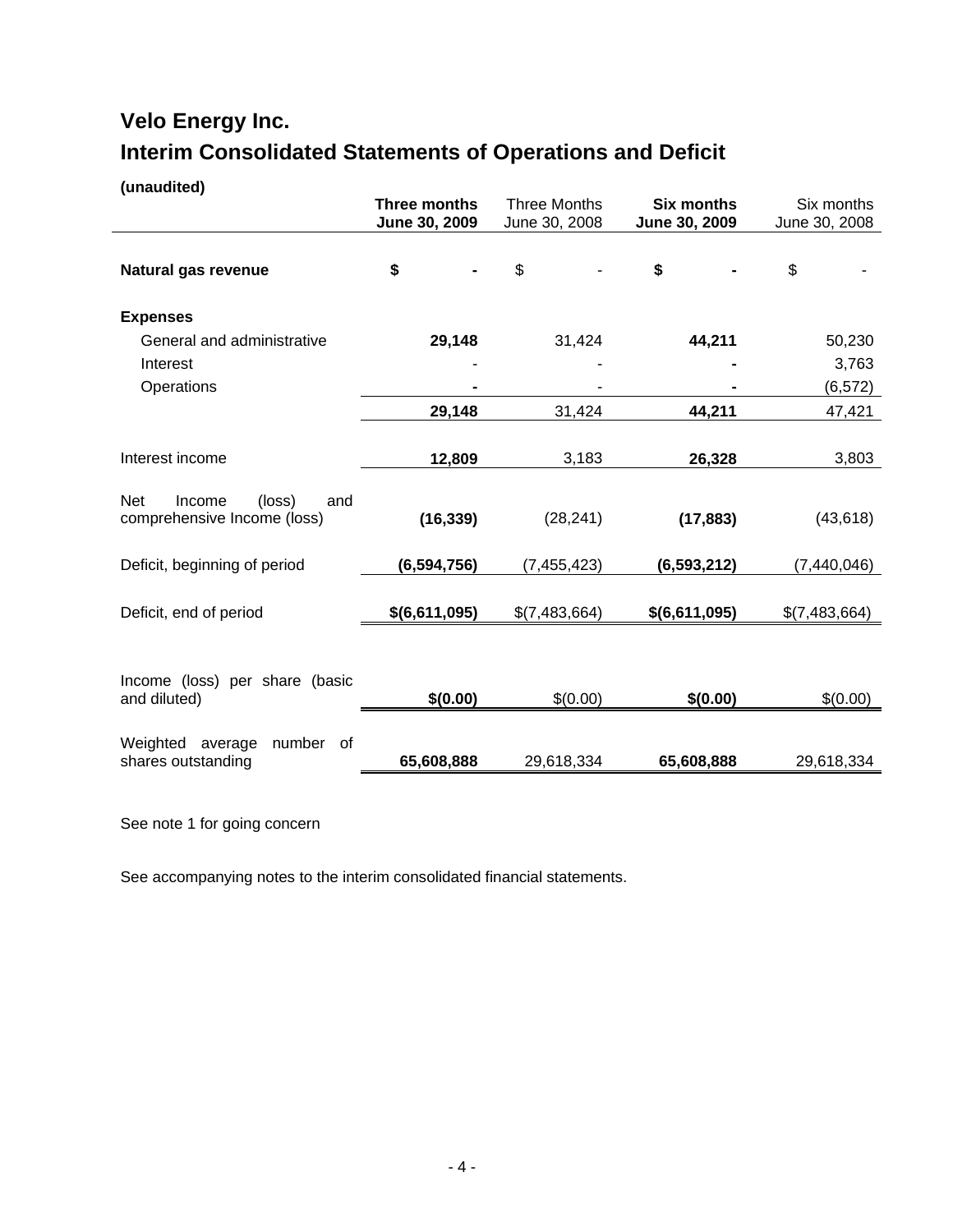# **Velo Energy Inc. Interim Consolidated Statements Of Cash Flows**

| (unaudited)                               |                                      |                                      |                                    |                                    |
|-------------------------------------------|--------------------------------------|--------------------------------------|------------------------------------|------------------------------------|
|                                           | <b>Three Months</b><br>June 30, 2009 | <b>Three Months</b><br>June 30, 2008 | <b>Six Months</b><br>June 30, 2009 | <b>Six Months</b><br>June 30, 2008 |
| Cash Provided By (Used In)                |                                      |                                      |                                    |                                    |
| <b>Operating Activities</b>               |                                      |                                      |                                    |                                    |
| Net income (loss)                         | \$(16,339)                           | \$(28,241)                           | \$(17,883)                         | \$(43,618)                         |
| Add non-cash items:                       |                                      |                                      |                                    |                                    |
| Depreciation and accretion                |                                      |                                      |                                    |                                    |
| Funds used in operations                  | (16, 339)                            | (28, 241)                            | (17, 883)                          | (43, 618)                          |
| Net change in non-cash<br>working capital | 2,278                                | 19,862                               | (17,083)                           | 17,360                             |
|                                           | (14,061)                             | (8,379)                              | (34, 966)                          | (26, 258)                          |
| <b>Financing Activities</b>               |                                      |                                      |                                    |                                    |
| Loan payable                              |                                      |                                      |                                    | 20,000                             |
| Net change in non-cash<br>working capital |                                      |                                      |                                    | 3,750                              |
|                                           |                                      |                                      |                                    | 23,750                             |
| <b>Investing Activities</b>               |                                      |                                      |                                    |                                    |
| Net change in non-cash<br>working capital |                                      | (10, 342)                            |                                    | (79, 348)                          |
|                                           |                                      | (10, 342)                            |                                    | (79, 348)                          |
| (Decrease)<br>in cash during              |                                      |                                      |                                    |                                    |
| period                                    | (14,061)                             | (18, 721)                            | (34, 966)                          | (81, 856)                          |
| Cash, beginning of period                 | 1,330,053                            | 20,123                               | 1,350,958                          | 83,258                             |
| Cash, end of period                       | \$1,315,992                          | \$1,402                              | \$1,315,992                        | \$1,402                            |
|                                           |                                      |                                      |                                    |                                    |
| Cash and term deposits                    |                                      |                                      |                                    |                                    |
| Cash                                      | \$<br>15,992                         | \$1,402                              | 15,992<br>\$                       | \$1,402                            |
| Term deposits                             | 1,300,000                            |                                      | 1,300,000                          |                                    |
|                                           | \$1,315,992                          | \$1,402                              | \$1,315,992                        | \$1,402                            |

See note 1 for going concern.

See accompanying notes to the interim consolidated financial statements.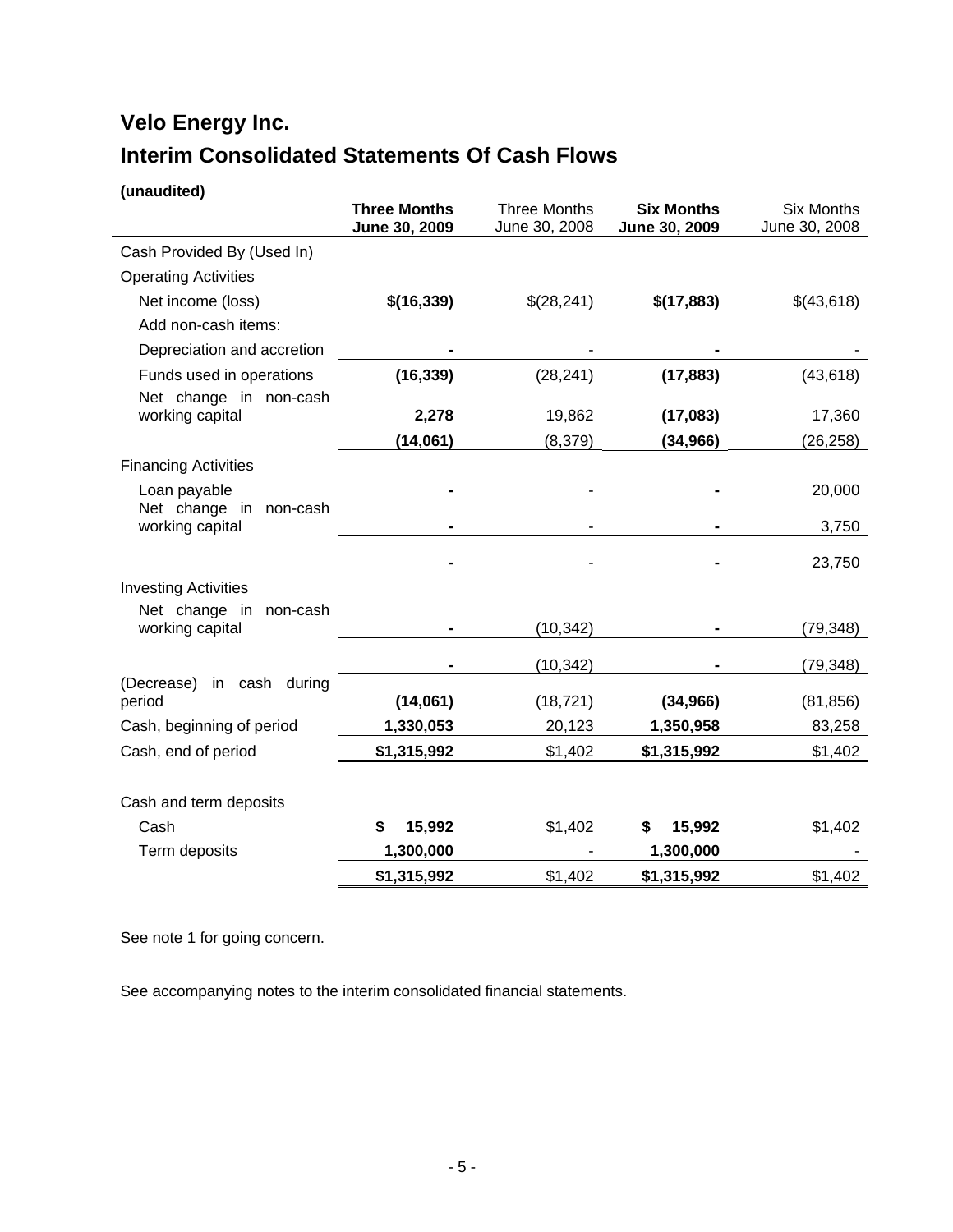## **1. Nature of Operations and Going Concern**

 Velo Energy Inc. ("Velo" or the "Company") was incorporated on July 8, 2004 and was originally classified as a Capital Pool Corporation as defined in Policy 2.4 of the TSX Venture Exchange Corporate Finance Manual and Policies. Effective May 31, 2006, the Company purchased all of the outstanding shares of Velo Energy Ltd. by the issuance of 3,333,334 common shares of the Company. This was an arm's length transaction and constituted the Company's Qualifying Transaction under the rules of the TSX Venture Exchange. As a result of that transaction the Company was in the business of exploration, development and production of crude oil, natural gas and natural gas liquids in Western Canada.

 These financial statements have been prepared on a going concern basis which assumes that the Company will be able to realize its assets and discharge its liabilities in the normal course of business for the foreseeable future. The continuing operations of the Company are dependent upon its ability to continue receiving financial support from shareholders and directors, raising adequate financing and generating profitable operations in the future. As at June 30, 2009, the Company had an accumulated deficit of \$6,611,095 and working capital of \$1,140,923. There are no assurances that the Company will achieve profitable operations. These financial statements do not reflect adjustments in the carrying value of the assets and liabilities, the reported revenue and expenses, and the balance sheet classifications used that would be necessary if the going concern assumption were not appropriate, and that such adjustments could be material.

#### **2. Accounting Policies**

The unaudited interim consolidated financial statements follow the same accounting policies as the most recent annual audited financial statement, except as noted below. The notes to these unaudited interim consolidated financial statements do not conform in all respects to the note disclosure requirements of Canadian generally accepted accounting principles ("GAAP") for annual financial statements. Accordingly, these unaudited interim consolidated financial statements should be read in conjunction with the audited consolidated financial statements as at and for the year ended December 31, 2008.

The consolidated financial statements include the accounts of Velo Energy Inc. and, prior to July 9, 2008, its subsidiary, collectively referred to as the "Company". The Company's interest in the voting share capital of its subsidiary was 100%.

#### **Accounting Changes**

#### **International financial reporting standards ("IFRS")**

In 2006, the CICA Accounting Standards Board (AcSB) published a new strategic plan that will significantly affect financial reporting requirements for Canadian companies. The AcSB strategic plan outlines the convergence of Canadian GAAP with IFRS over an expected five year transitional period. In February 2008, the AcSB announced that 2011 is the changeover date for publicly-listed companies to use IFRS, replacing Canada's own GAAP. The date is for interim and annual financial statements relating to fiscal years beginning on or after January 1, 2011. The Company's transition date of January 1, 2011 will require the restatement for comparative purposes of amounts reported by the Company for the year ended December 31, 2010. While the Company has begun assessing the adoption of IFRS for 2011, the financial reporting impact of the transition to IFRS cannot be reasonably estimated at this time.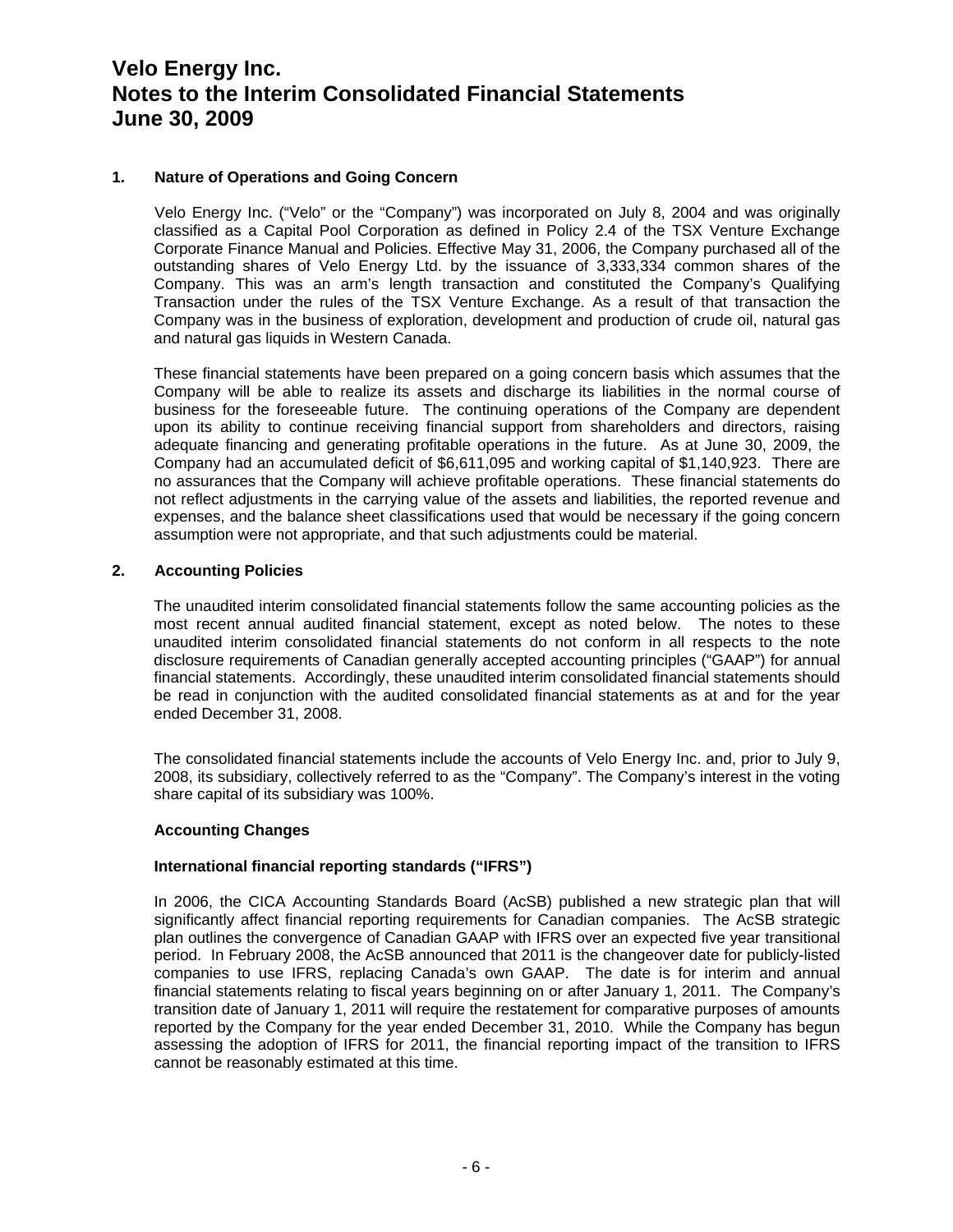## **3. Business Acquisitions and Disposal**

On May 31, 2006 the Company acquired all of the shares of Velo Energy Ltd., a private oil and gas company. By agreement dated and effective July 9, 2008, the Company sold the business and all of the assets and liabilities of its wholly-owned subsidiary Velo Energy Ltd. for \$1. The gain on disposal was determined as follows:

| Cash and cash equivalents<br>Receivables                                 | \$<br>1,402<br>45,293 |
|--------------------------------------------------------------------------|-----------------------|
| Prepaid expenses and deposits                                            | 342,110               |
| Property, plant and equipment                                            | 4,939,584             |
| Accumulated amortization and write down of property, plant and equipment | (4,939,584)           |
|                                                                          | 388,805               |
|                                                                          |                       |
| Accounts payable and accrued liabilities                                 | (1,235,755)           |
| Asset retirement obligations                                             | (133,985)             |
|                                                                          | (1,369,740)           |
|                                                                          |                       |
| Net liabilities                                                          | 980,935               |
| Legal expenses reimbursed by parent in connection with disposal          | (38,025)              |
|                                                                          | 942,910               |
| Less: proceeds                                                           | (1                    |
|                                                                          |                       |
| Gain on disposal of subsidiary                                           | 942,909               |

#### **4. Indemnity Payable**

The Company issued \$1,977,000 of flow through shares in December, 2006. The Company failed to spend the full \$1,977,000 on qualifying expenditures as at December 31, 2007, the final day for qualification. As part of the subscription agreement the Company agreed to indemnify the subscribers of the flow through shares in the event of such an occurrence. The shortfall of \$990,536 of qualified expenditures resulted in the indemnity payable of \$452,133. The highest marginal tax rate of a subscriber's province of residence was used to calculate the payable.

In July, 2008 the Company extinguished \$449,292 of the indemnity claims for common shares of the Company. The issue price of the shares was \$0.075 per share, resulting in 5,990,554 shares being issued.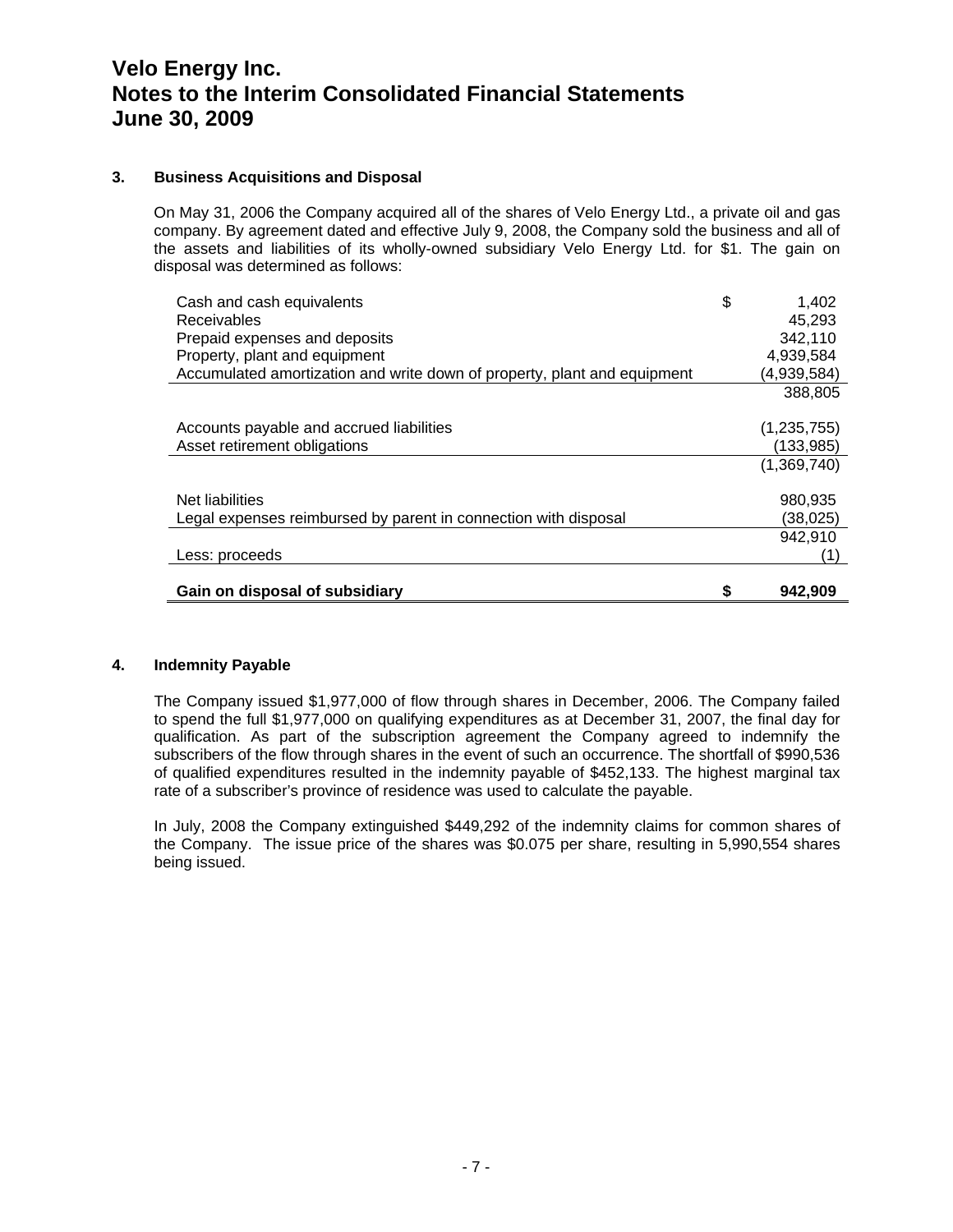# **5. Share Capital**

#### **a) Authorized and Issued Common Shares**

#### Authorized

An unlimited number of common voting shares (the "Common Shares") without nominal or par value and an unlimited number of preferred shares issuable in series.

#### Issued Share Capital

The issued share capital is as follows:

|                                          | Number of<br>Common<br><b>Shares</b> |    | Amount     |
|------------------------------------------|--------------------------------------|----|------------|
| Balance December 31, 2006                | 29,618,334                           | \$ | 6,177,911  |
| Share issue costs                        |                                      |    | (13,999)   |
| Indemnity on unspent flow through funds  |                                      |    | (452, 133) |
| Tax effect of flow-through common shares |                                      |    | (128,313)  |
| Balance, December 31, 2007               | 29,618,334                           |    | 5,583,466  |
| Issued for payment of debt               | 5,990,554                            |    | 449,292    |
| Issued for cash                          | 30,000,000                           |    | 1,500,000  |
| Share issue costs                        |                                      |    | (69,834)   |
| Balance, December 31, 2008 and           |                                      |    |            |
| June 30, 2009                            | 65.608.888                           | S  | 7.462.924  |

In May 2006, the Company issued 5,000,000 common shares at \$0.30 per share for gross proceeds of \$1,500,000. In December 2006, the Company issued 9,885,000 flow-through common shares at \$0.20 per share for gross proceeds of \$1,977,000. Under the terms of the flow-through share agreement, the Company is committed to spend 100% of the gross proceeds on qualifying exploration and development expenditures prior to December 31, 2007, which it did not do. An indemnity payable was recorded for the short fall, see note 4.

In July 2008, the Company issued 5,990,554 common shares at a deemed price of \$0.075 per share as settlement for \$449,292 of the indemnity payable.

In August 2008, the Company issued 30,000,000 common shares at \$0.05 per share for gross proceeds of \$1,500,000.

#### **b) Incentive Stock Options**

The Company has a stock option plan where the number of common shares reserved under the plan shall not exceed 10% of the issued and outstanding common shares and the number reserved for any one individual may not exceed 5% of the issued and outstanding shares.

As at June 30, 2009 there are no stock options outstanding.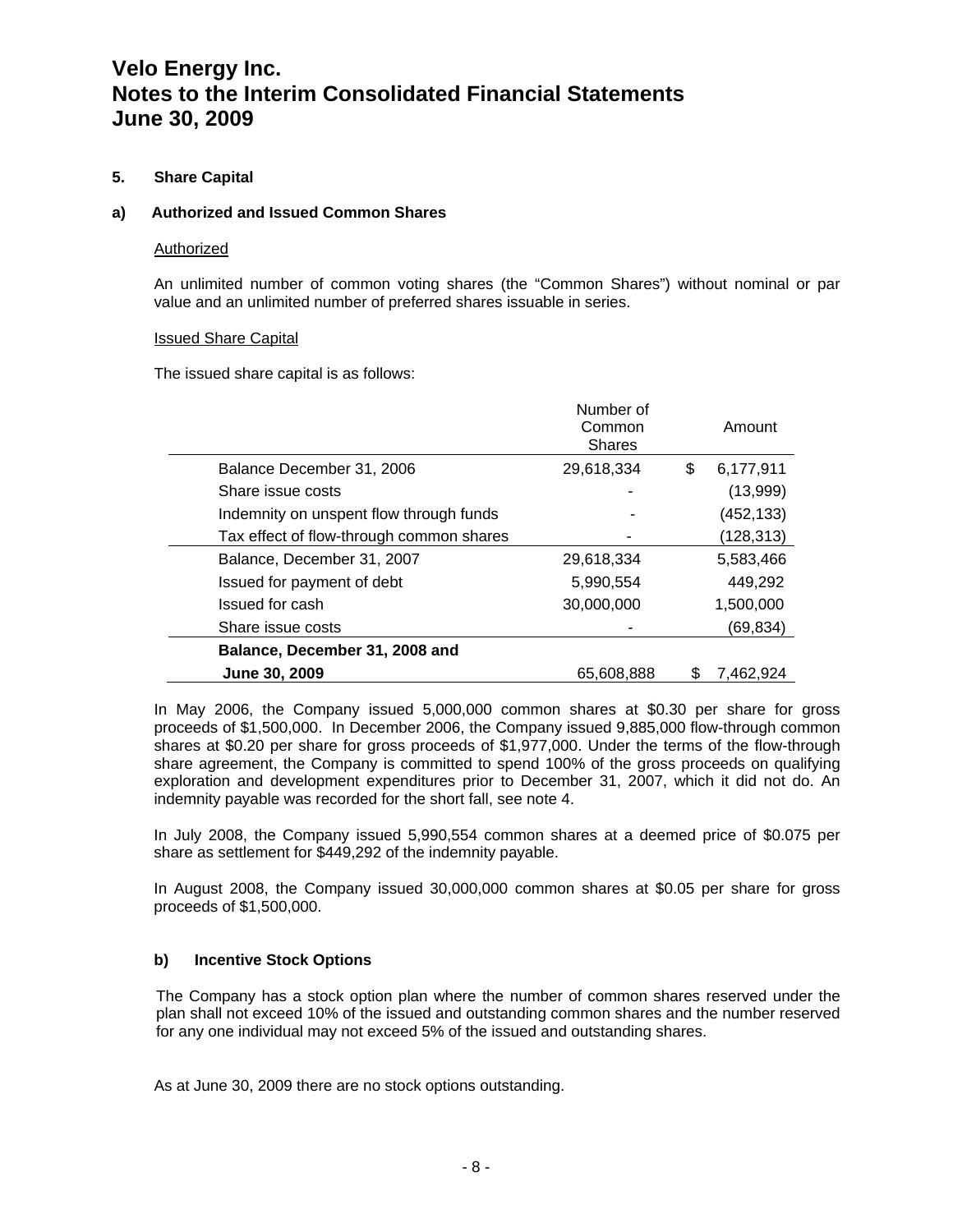### **6. Contributed Surplus**

|                                                                                    | June 30, 2009 | December 31, 2008      |  |  |
|------------------------------------------------------------------------------------|---------------|------------------------|--|--|
| Balance, beginning of period<br>Stock-based compensation<br>Expired agent warrants | 289.094       | 240,394<br>-<br>48,700 |  |  |
| Exercised of stock options                                                         | -             | -                      |  |  |
| Balance, end of period                                                             | 289,094       | 289,094                |  |  |

### **7. Financial instruments:**

### (a) Fair values:

At June 30, 2009 and 2008, the fair values of all financial instruments approximated their carrying values due to their short-term maturity.

### (b) Credit risk:

The Company's current receivables are due from the bank (interest) and the government (GST). The Company believes there is no unusual exposure associated with these receivables.

#### (c) Interest rate risk:

The Company has cash balances. The Company's current policy is to invest excess cash in redeemable guaranteed investment certificates ("GIC") issued by its banking institutions. The Company periodically monitors the investments it makes and is satisfied with the credit ratings of its banks. As of June 30, 2009, the Company's cash balance included \$1,300,000 in redeemable GIC's, bearing interest at 4% per annum, maturing December 4, 2010.